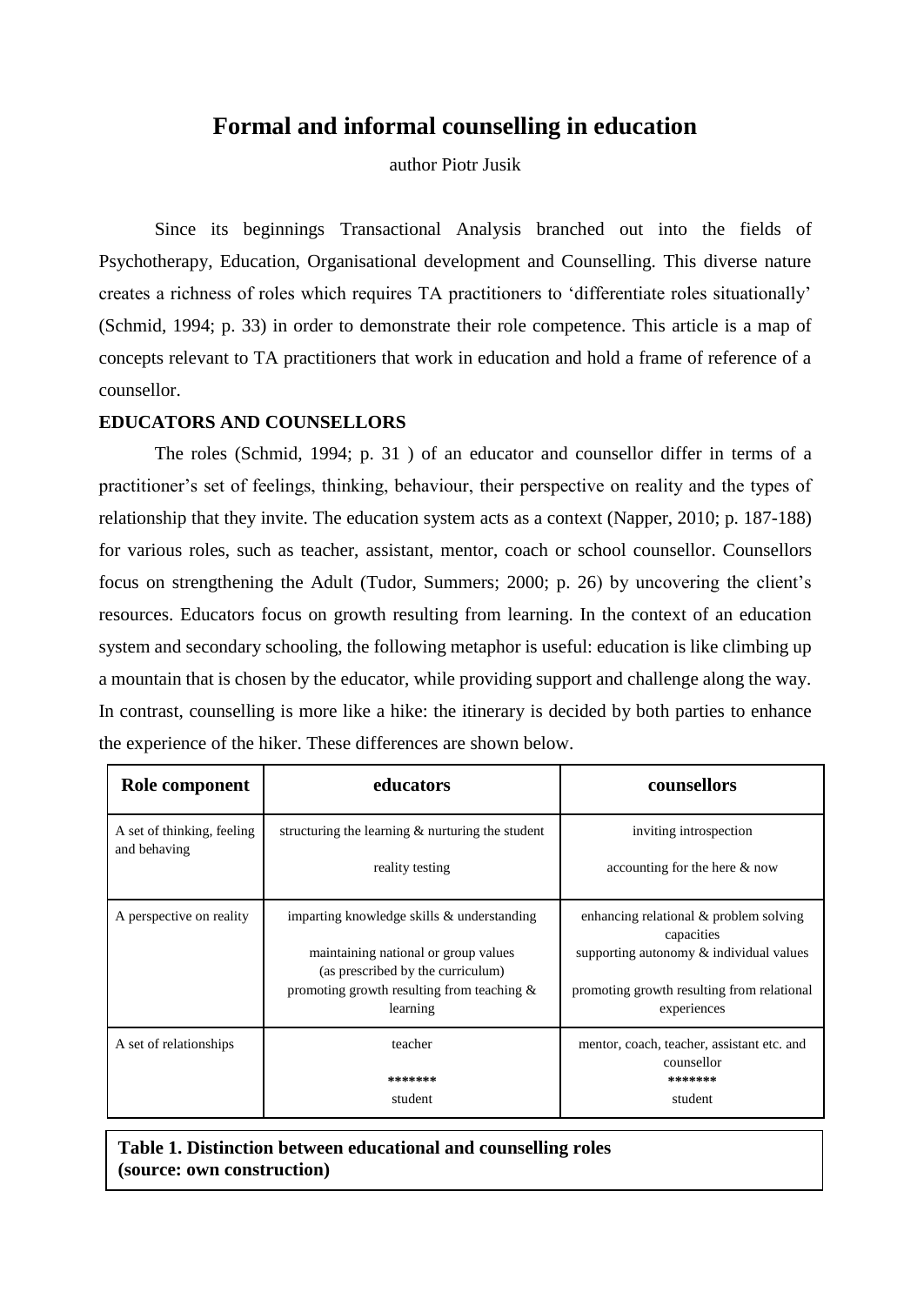This role distinction helps practitioners to become more competent. For example, a teacher who acts in relationally responsive ways is able to contain anxieties that arise during the learning process. The practitioner is aware of boundaries. However, if a student invites a therapeutic conversation, the teacher can refer the student to the school counsellor.

# **FORMAL AND INFORMAL COUNSELLING**

Formal and informal counselling differ in terms of levels of containment, confidentiality, roles and the psychological contract (Berne, 1966; p. 362). Formal counselling is defined as ongoing and timed sessions based on a relationship and an explicit contract. Informal counselling is defined as incidental conversations that aim to promote well-being and autonomy within the education environment. This article demonstrates how some TA concepts can be applied in formal and informal work. This distinction is not absolute due to the flexibility and adaptability of the concepts.

| <b>Type of</b><br>counselling | roles                                                                   | confidentiality | containment | contract                                               |
|-------------------------------|-------------------------------------------------------------------------|-----------------|-------------|--------------------------------------------------------|
| formal                        | client $\rightarrow$ therapist                                          | higher          | higher      | I'm here to help you<br>solve your problem             |
| informal                      | learner $\rightarrow$ educator,<br>coach, mentor,<br>assistant, teacher | lower           | lower       | I'm here to support<br>your wellbeing<br>I'm available |

# **Table 2. Distinction between formal and informal counselling roles (source: own construction)**

Formal works takes place within a boundaried environment which provides more containment. Confidentiality is explicitly stated, for example a young student is informed what information might be shared with parents (e.g. harm factors).The learner starts counselling in order to solve a specific problem. The counsellor provides a relationship that acts as a vehicle for change. A prime example of formal counselling is when an anxious student is referred to a school counsellor for eight sessions. In contrast, informal work takes place in a variety of settings, for example corridors or classrooms etc. Confidentiality and containment are compromised due to the nature of incidental conversations. An example of informal work is when a teacher passes through the corridor and sees some students stressed before an exam. The teacher can make an informal intervention by stating: "I trust in your abilities. Good luck!". Thus, informal counselling helps in moments of challenge.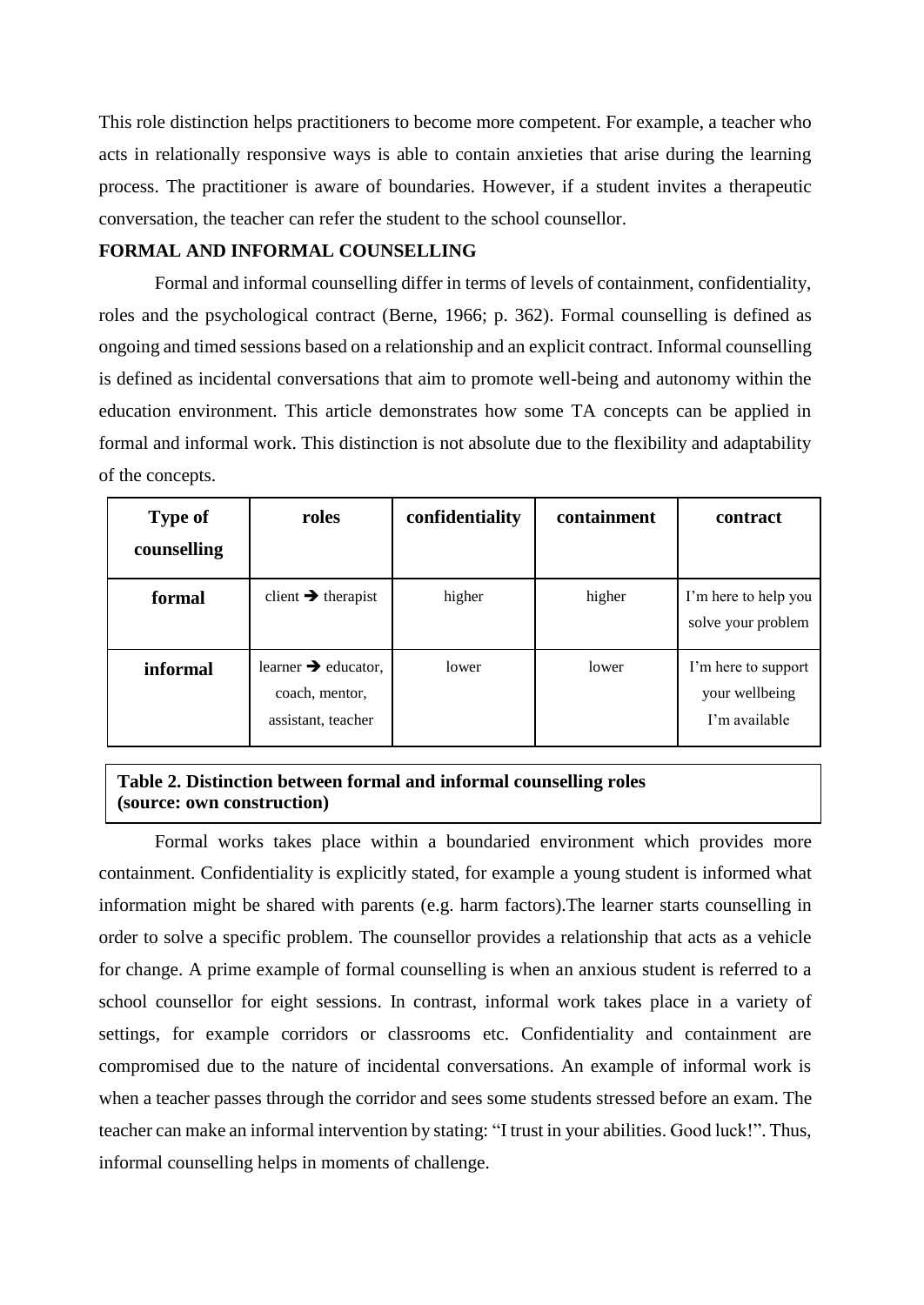### **FORMAL COUNSELLING**

Formal counselling helps learners solve specific issues by strengthening their Adult Ego State. The requirements of working in education result in some considerations.

# **Contracting**

Each institution has a referral process that allows the learner to access counselling. In a secondary school the learner may be referred by the form tutor or a teacher. In such case, parental consent is necessary. In higher education institutions the learner can self-refer if they need to and want to. In each case, there is a three-cornered contract (English, 1975, p. 383). The counsellor has to account for the psychological distance (Micholt, 1992; p. 229) and ensure that each party's agenda is valued. For example, a university counsellor is often meant to contribute to student retention rates. A skilled practitioner can strike a balance that is ethically justified. In a school situation, sometimes 'naughty' students get referred to the school counsellor who may be seen as a 'fixer'. When this is brought into awareness, it helps the learner to take responsibility and grow into autonomy.

Steiner (1969, p. 29-31) describes conditions for contracting which are applicable in various degrees depending on the set up of the educational institution.

| <b>Steiner's condition</b>                                                                             | <b>Implications for formal counselling in education</b>                                                                                                                                                                                             |
|--------------------------------------------------------------------------------------------------------|-----------------------------------------------------------------------------------------------------------------------------------------------------------------------------------------------------------------------------------------------------|
| <b>Mutual agreement</b><br>All parties agree to the process and content (the<br>issue to be addressed) | To what extent:<br>do all parties agree to the process?<br>do parents need to be involved?<br>is the learner agreeing at the overt and covert level?<br>is the 'WHY' of counselling clear?<br>is counselling necessary for the learner's wellbeing? |
| <b>Valid consideration</b>                                                                             | To what extent:                                                                                                                                                                                                                                     |
| The practitioner receives some form of                                                                 | does the learner perceive the service as valuable?                                                                                                                                                                                                  |
| acknowledgement of their skills (e.g. salary_                                                          | is the learner committed based on his perception of value?                                                                                                                                                                                          |
| Competency                                                                                             | To what extent:                                                                                                                                                                                                                                     |
| The client is able to access the service with                                                          | is the learner available to their own experiences?                                                                                                                                                                                                  |
| sufficient Adult Ego State availability                                                                | is the institution equipped to meet the need of the learner?                                                                                                                                                                                        |
| Lawful object                                                                                          | To what extent:                                                                                                                                                                                                                                     |
| The practice of counselling has to follow the law                                                      | is the counselling consistent with the policies of the institution?                                                                                                                                                                                 |
| of the land (i.e. policies and procedures of the                                                       | are risk factors accounted for?                                                                                                                                                                                                                     |
| institution)                                                                                           | parents need to be informed about any concerns?                                                                                                                                                                                                     |

# **Table 3. Contracting considerations in formal counselling roles (source: own construction)**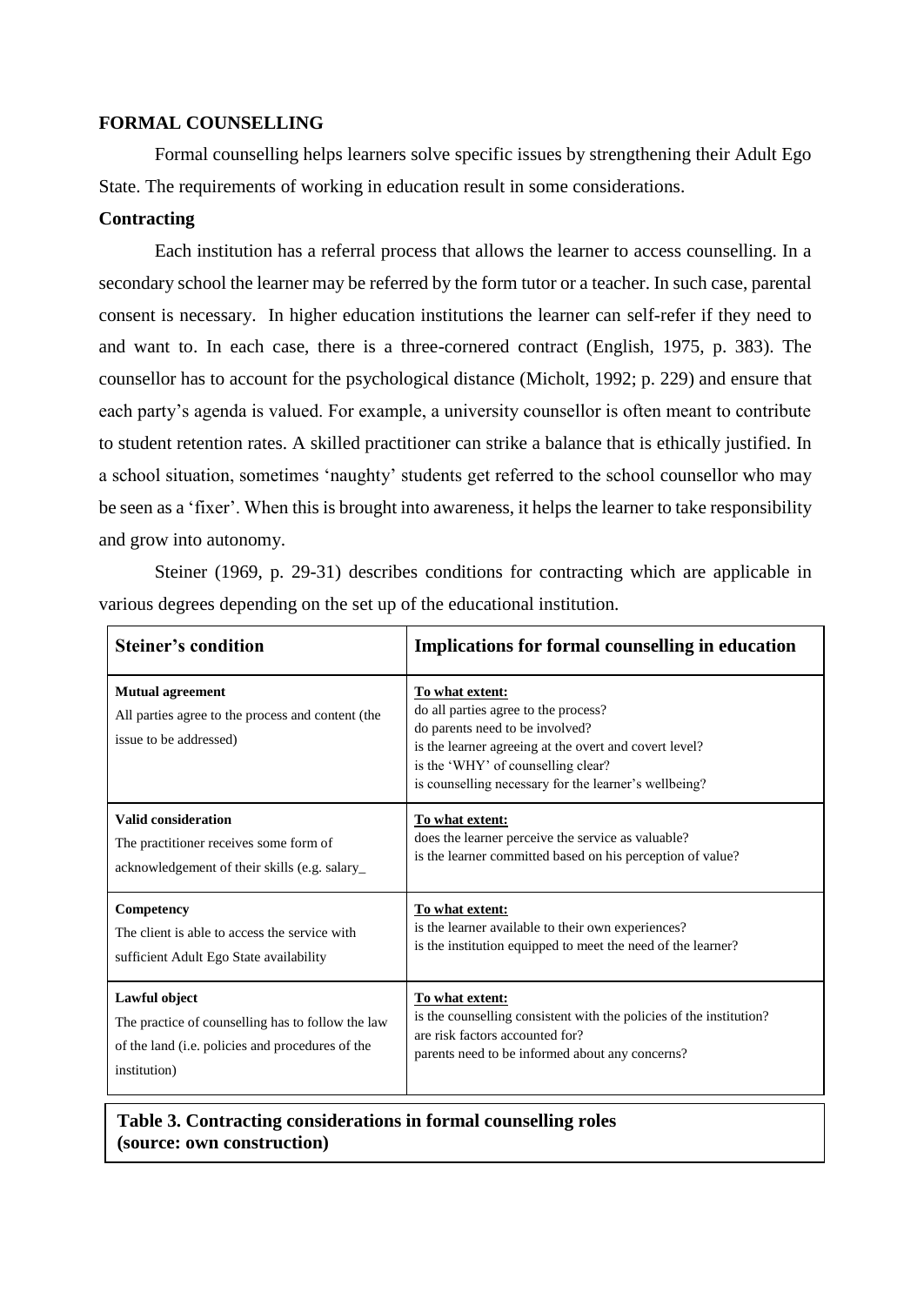When contracting, it is helpful to consider the extent to which these factors play a role in the counselling process. For instance, a university counselling service does not have to inform parents, whereas in a secondary school it would be necessary.

# **Brief therapy model**

Counsellors working in an educational environment often provide brief therapy. Grant (Grant, 2013; p 61-66) presents an outline of short term counselling from a Transactional Analysis point of view. According to Grant, The Five Essential Ingredients in Short-Term Counselling include:

- 1. Holding the possibility of one session cure.
- 2. Establishing a relationship.
- 3. Contracting.
- 4. Being a keen observer.
- 5. Leverage.

For example, universities provide formal therapeutic counselling for students in need, such as Tom (twenty-two year old self-referred male with depression and anxiety). He had a strong need to be 'diagnosed' and invited me to find fault in him by repeating "What is wrong with me?" I was still and allowed him to define his relational space. I clarified that we could only address some of his issues in short term counselling. Our contracting was sound: Tom accepted that the service offered could be a starting point. I insisted on seeing every moment as impactful: "In ten minutes you will leave this room, what would you like to be different? Tom responded well through session to session contracts. We practiced mindfulness or used objects to represent his inner world. Notably, I was open, available and relationally responsive in a gentle manner. I also refused to "fix" him. I did not want to confirm his belief that he needed fixing. I was more concerned with his strengths, resources and options. My refusal to fix him created leverage: it was somewhat liberating for him, as he started to accept himself more. Tom's relational need for acceptance (Erskine, 1996; p. 322) was crucial to establishing a contactful and responsive relationship. Tom finished his counselling after eight sessions with a more positive outlook.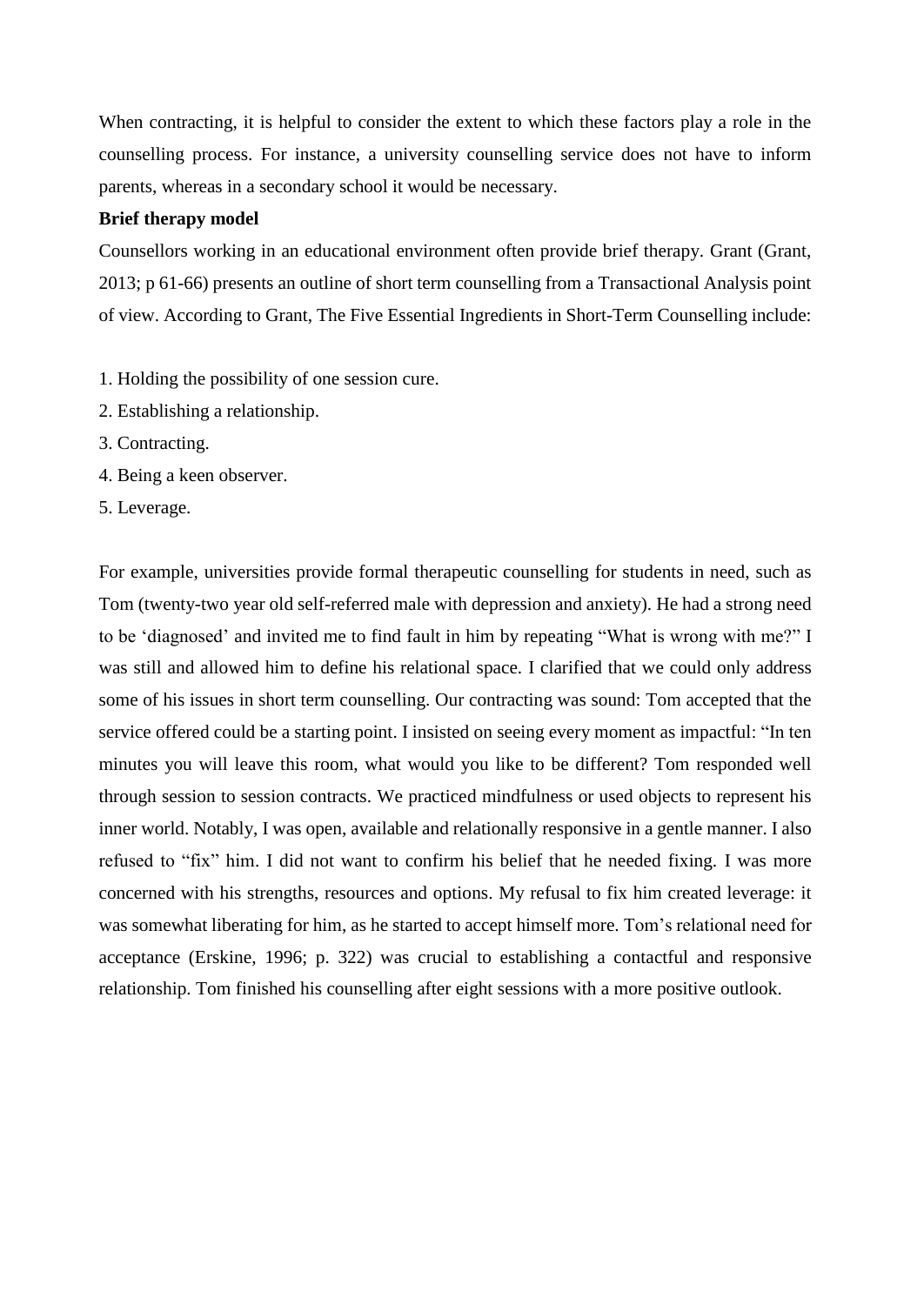#### **INFORMAL COUNSELLING**

Informal counselling relies on the deliberate use of TA concepts in places other than the consulting room. It gives practitioners many options to have a positive impact on the learner, even though the interactions might be brief.

#### **Confronting discounts**

Learners can engage in games to avoid learning or when they feel uncontained. One useful approach is based on confronting discounts. Barrow (2010, p. 4) outlines the tasks of an educator in relation to levels of discounting. The application of this theory will be illustrated with an example.

| <b>Level of Discount</b> | <b>Practitioner's task</b> |
|--------------------------|----------------------------|
| Existence                | Recognise                  |
| Significance             | <b>Reassure</b>            |
| Solvability (options)    | <b>Reconnoitre</b>         |
| Personal capacity        | <b>Reflect</b>             |

# **Table 4. Role of a practitioner in relation to levels of discounting: source: adapted from Barrow, 2010, p. 4**

Kate was a challenging fourteen year old student excluded from school. She was a confident teenager attending a pupil referral unit where I taught Science. Kate doubted her abilities and avoided learning. Initially, she spent most lessons outside the school engaging in banter or smoking. She discounted the existence of the lesson and her existence as a learner. I needed to *recognise* Kate's lack of engagement and see her as someone capable. Gradually, she appeared in class wanting to learn. I then *reassured* her patiently and offered lots of strokes. I realised that I was significant to her when after my three day absence she greeted me with the words "Hello stranger!". At this point we built enough trust and Kate became more independent. When completing her lab assignments we needed to explore (*reconnoitre*) the best options of answering exam questions. Towards the end, I *reflected* on Kate's journey and shared my thoughts with her. She gained insight and recognised one of the older teachers as the psychological leader: "Barbara is like a school grandmother, isn't she?". On her last day, Kate gave me a card indicating that initially she did not like me. In my informal counselling role, I held this negative transference when Kate started to account for the significance of her situation of being excluded from school.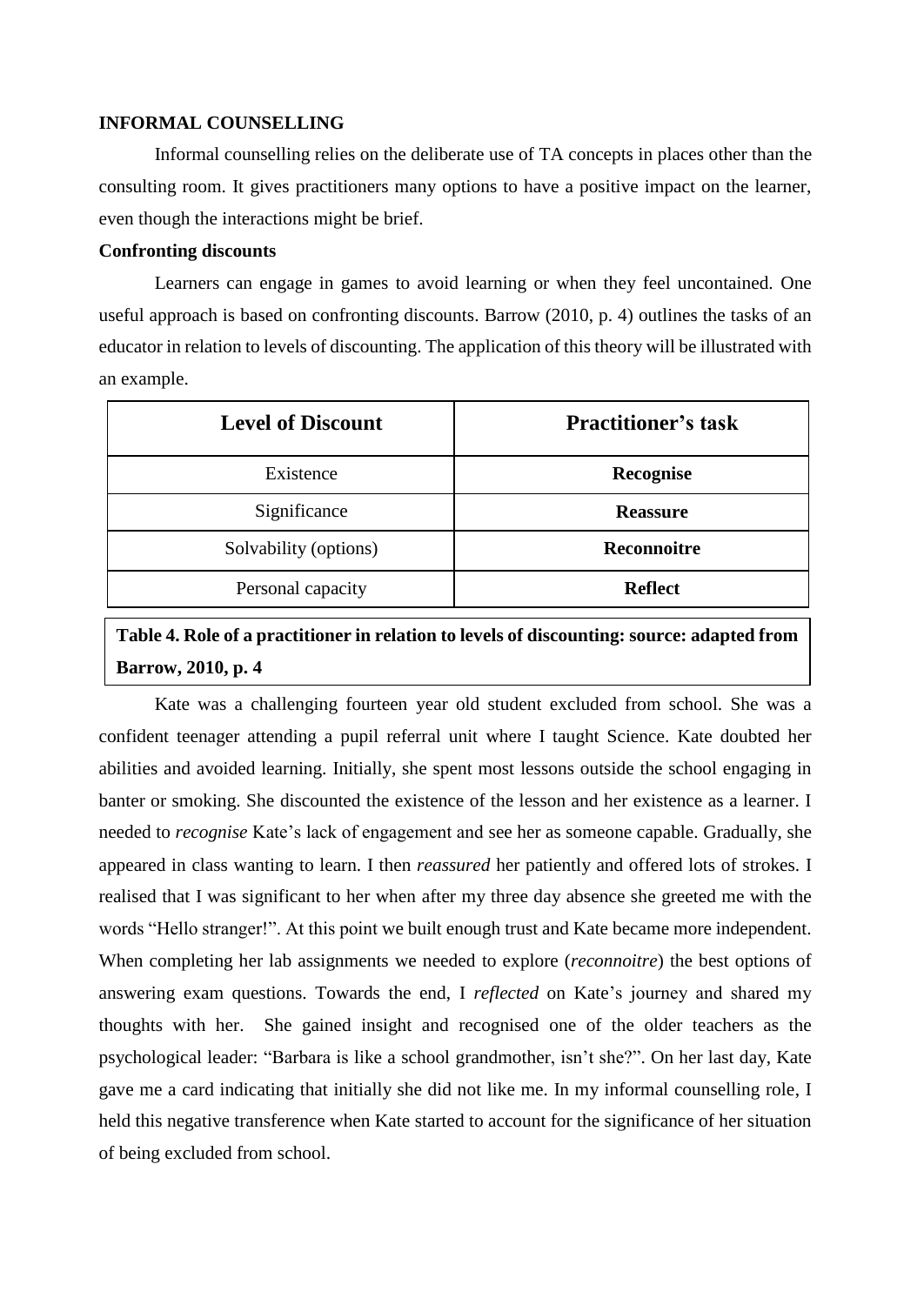## **Relationship modalities**

Clarkson's model of relationship modalities (1995; p. 6-22), when translated into classroom practice, is a useful way of thinking about informal counselling interventions. The role of a practitioner is outlined below and will be explained through visuals and case studies.

| <b>Relationship modality</b>                  | Role of a practitioner                                                                                                                                |  |
|-----------------------------------------------|-------------------------------------------------------------------------------------------------------------------------------------------------------|--|
| <b>Working alliance</b>                       | Provide strokes to create an optimal learning environment<br>$\bullet$<br>Offer clear contracts to manage expectations<br>$\bullet$                   |  |
| <b>Transferential relationship</b>            | Act with integrity based on the practitioner's professional values<br>Make a point to be different than the transferential expectation<br>$\bullet$   |  |
| <b>Developmentally needed</b><br>relationship | Identify specific learning and emotional needs<br>$\bullet$<br>Provide appropriate and relevant nurture, structure and challenge<br>$\bullet$         |  |
| Person-to-person relationship                 | Mutually recognise humanity and human struggle in each other<br>$\bullet$<br>Enjoy an appropriate and non-possessive exchange of strokes<br>$\bullet$ |  |
| <b>Transpersonal relationship</b>             | Allow yourself to be impacted by the unknown and elusive<br>Allow meaning to emerge from co-creation<br>$\bullet$                                     |  |

**Table 5. Role of a practitioner in relation to different relationship modalities; source: own construction**

Counselling roles need to be built on warmth and trust. That is why my students were greeted with a poster stating "Learning to be together". They entered an environment where strokes were available in abundance. The ground rules were simple: "I will listen to you, you will listen to me, what we say is important." This way we established **a working alliance**.



**Fig.1. Classroom view that greets the learner**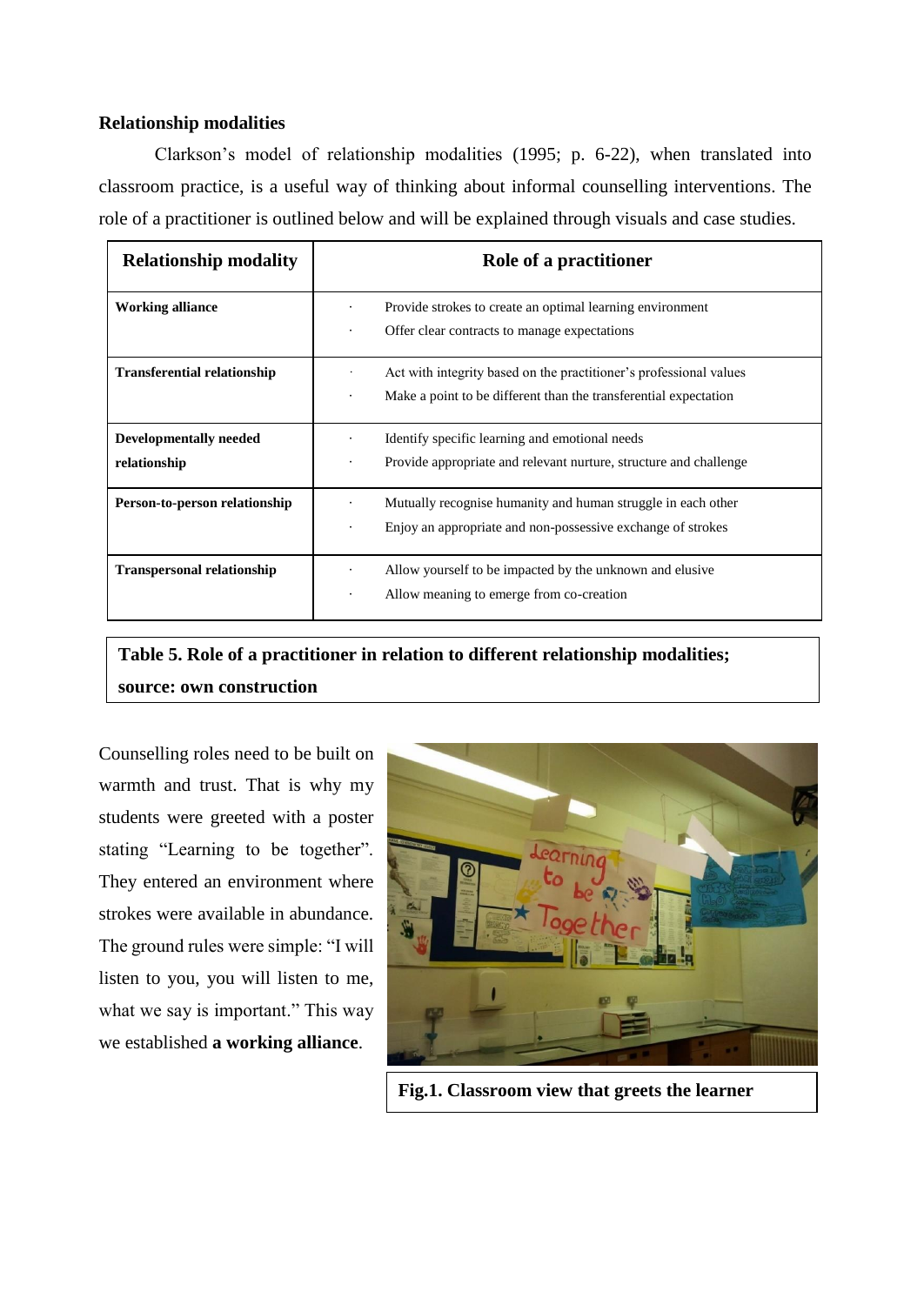On some occasions, my classroom was vandalised. I represented some negative aspects of students' past experiences. The learners saw me as a critical figure that sought to invalidate them. This gave rise to a **transferrential relationship**. When the students damaged equipment,

I categorically named their behaviour as unacceptable and stated the consequences that would follow. I acted according to my values of integrity and growth by talking to the students in a calm manner. At the same time, I made a point to be different than their transferrential expectations. I did not intend to belittle or humiliate them, e.g. "You can choose to learn, rather than wasting your time".



**Fig.2. Vandalised classroom**

Some of my relationships with students got stuck at the transferrential stage, while others moved into a **developmentally needed relationship**. Once the students tested me enough, they were ready to show some of their learning and emotional needs. My role was to identify these needs and respond to them by providing relevant structure, nurture and challenge. For example, some teenagers needed to play in order to settle. The picture on the right shows how a student explores the concept of the centre of gravity. I consciously responded to their need for play and extended this into more challenging Science concepts that helped the students to develop their higher order thinking skills.



**Fig. 3. Engaging students through play**

The **person – to – person relationship** develops when both the practitioner and the student are ready to see each other authentically. This is also called the real relationship: the healing aspect of human connection. Some students were able to enter a relationship whereby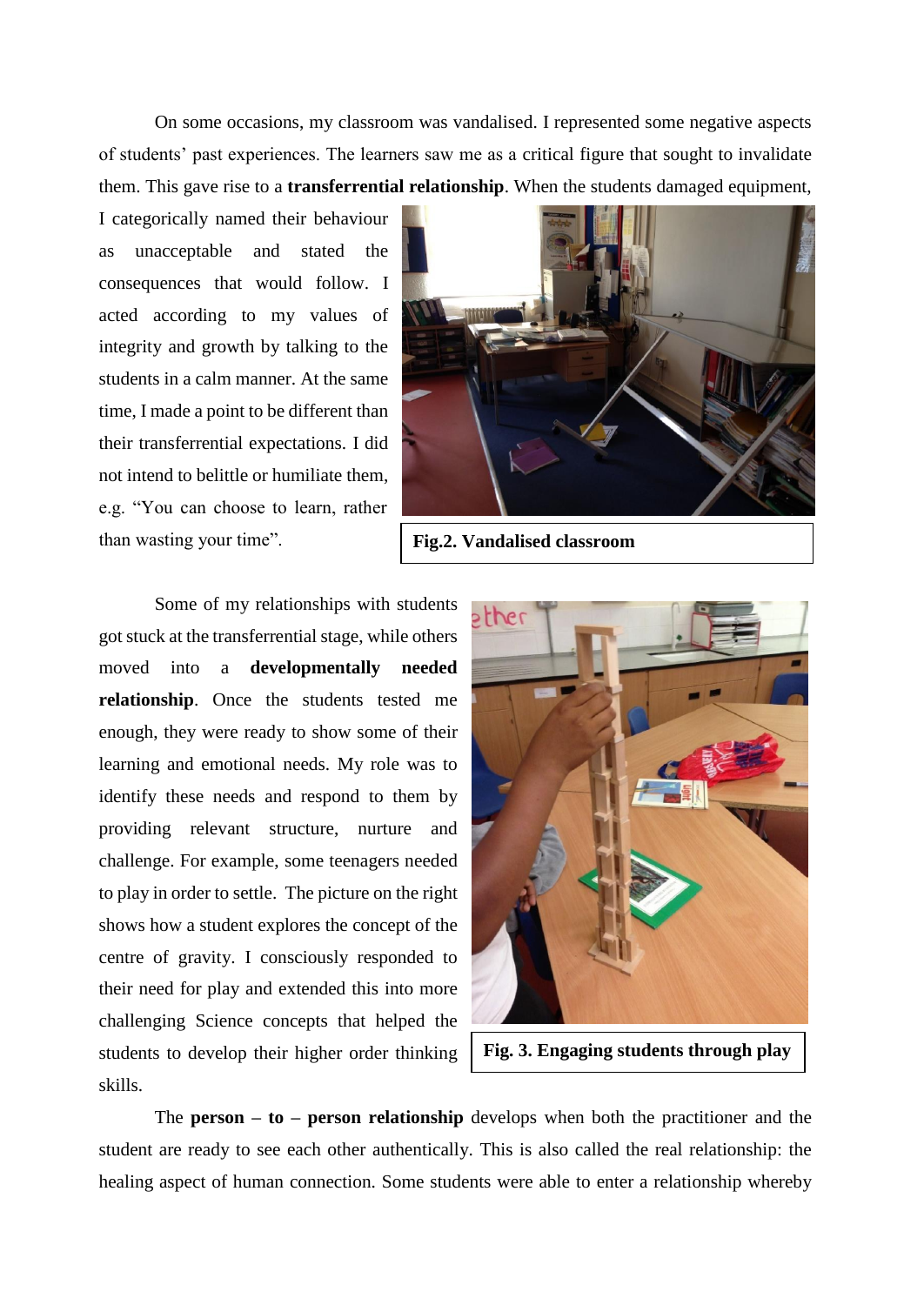we mutually recognised our struggles. We showed each other appreciation through jokes and silent understanding. However, I was clear that the student did not owe me anything and our exchange of strokes was meant to be non-possessive as otherwise it would skew my professional integrity. This type of relationship requires the most skills and awareness.

Lastly, sometimes it is possible to witness traces of a **transpersonal relationship** when some universal qualities emerge in the classroom. On one occasion a student asked my colleague "Miss, why is it that everybody dies, but not everybody lives?". The colleague did not answer but remained silent and created a permissive space where profound questions could be asked. Sometimes young people's words embody transpersonal qualities that reveal the unknown and elusive. Teaching can be hard and without allowing the transpersonal relationship into the classroom, one can lose a sense of meaning. Education needs to inspire us to create meaning. This can emerge from co-creation when the unknown and elusive touches us.

## **CONCLUSION**

This article presented a number of Transactional Analysis concepts that are useful for counsellors when working both formally and informally in an educational environment. There are differences in terms of roles between educators and counsellors. There are also differences in approaches between formal and informal counselling interventions. At its humanistic core, Transactional Analysis can help us become closer and more authentic or… understand why we choose to play games that prevent growth and learning. In order to be fully engaged we need to draw on the resources coming from all of our Ego States. This promotes resilience, achievement and a hopeful outlook on life. At the same time, many counselling practitioners who work in education may hold more than one role. They need to consider the nature of a particular role and inhabit it appropriately and with awareness. Berne (1964; p. 158) points out that awareness is one of the components of autonomy. Practitioners need to model autonomy through cultivating their self-awareness of the various elements of their roles. Consequently, they can increase their role competence (Schmid, 1994; p. 34) and become more robust. Thus, counselling in education is a quest for resources that is not for the faint-hearted.

#### **Word count 2472 (without references)**